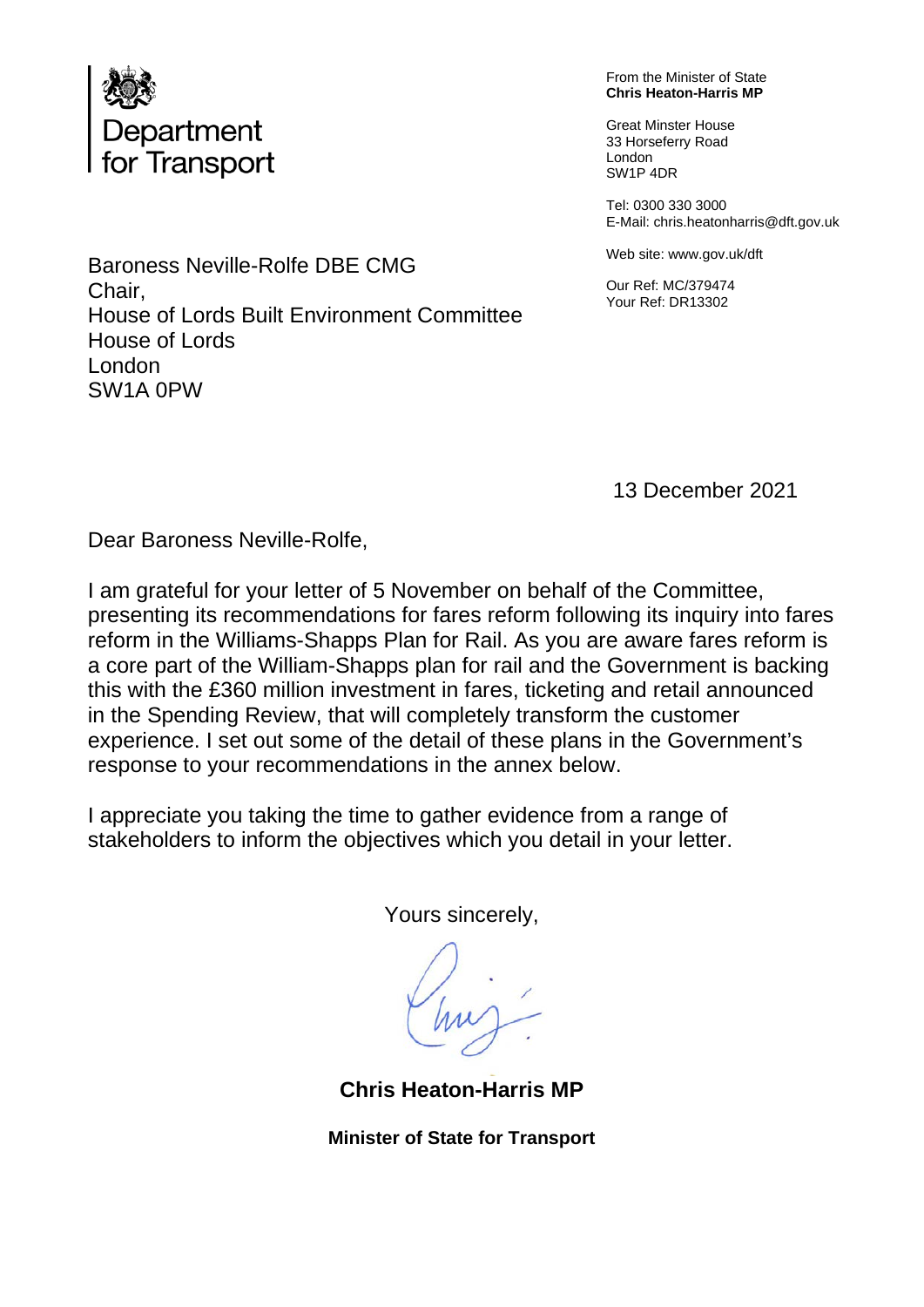# **Lords Built Environment Committee Inquiry: Williams-Shapps Plan for Rail – Fare Reform Government Response**

# **Preface**

The Government welcomes the letter from the House of Lords Built Environment Committee from 5 November, following our evidence to their enquiry into the Government's proposed reforms of rail fares and ticketing, and how these reforms affect consumers.

We agree with the Committee's points on Great British Railways (GBR) developing a vision for a simpler and modernised rail fare structure. We also agree that this will contribute towards greater public trust in the system. As we start to recover from the pandemic and support our decarbonisation goals, we have:

- Launched fares trials of Single Leg Pricing on LNER in 2020 to test new approaches for this simplified rail structure which have created greater flexibility for the customer and help rail increase its modal share;
- Rolled out flexible season tickets to support commuters return to rail;
- Provided £360 million for a programme of reform.

Over the coming years we will use this funding to deliver a programme of reform to the customer experience of fares, ticketing and retailing, including:

- Expansion of contactless pay-as-you-go ticketing on rail to more than 200 stations in the South-East, delivering the 2019 Conservative manifesto commitment;
- Rolling out of contactless pay-as-you-go ticketing on rail to more than 700 stations in other urban areas across the country, including more than 400 stations in the North;
- Digital ticketing roll out across the whole rail network;
- A new integrated industry retail website and app to supersede existing separate train company websites and apps;
- Replacement or upgrade of 80 per cent of existing ticket vending machines to bring them up to modern standards.

But there is still more for us to do. We understand concerns surrounding the rail fares system, its complexity and the impact this may have on passengers. The Williams-Shapps plan for rail will create a new industry framework that can deliver an improved fares structure across the rail network by:

• Unlocking reform to the regulatory framework;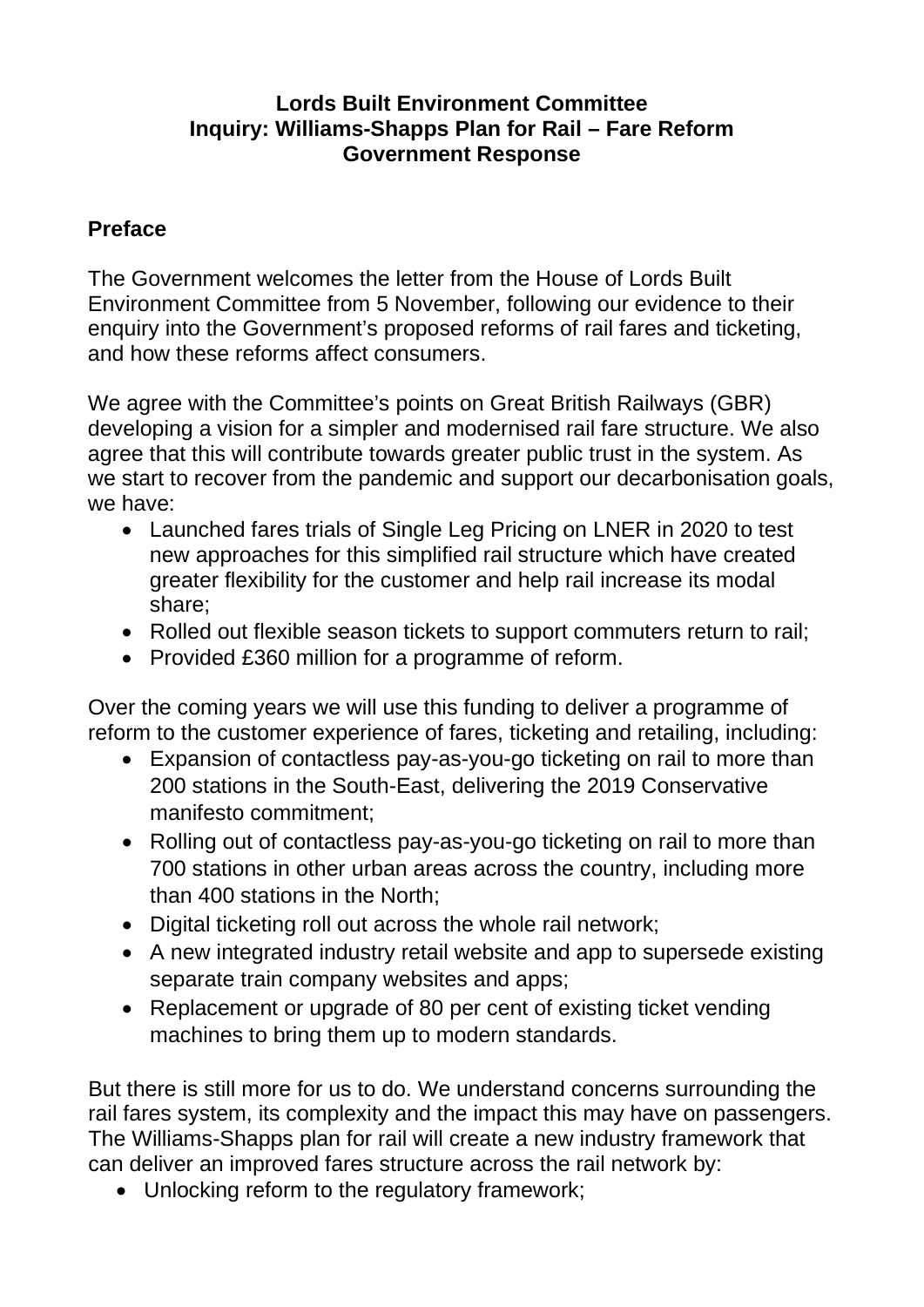- Removing perverse incentives that create complexity and act as a barrier to change;
- Allowing GBR to take a network-wide view, addressing anomalies created by separating out pricing responsibilities to numerous Train Operating Companies.

## *Recommendation 1 (paragraph 10): We recommend that the Government should develop a vision for a simpler rail fare structure and start to implement it before GBR is introduced in 2023.*

The Government partially agrees with this recommendation.

We understand concerns surrounding the rail fares system, its complexity and the impact this may have on passengers. One of GBR's key priorities will be to simplify the current confusing mass of tickets, including by simplifying fares. GBR will own the customer proposition whilst running the network in the public interest.

Government will hold GBR to account and is already investing to bring about change. The Williams-Shapps Plan for Rail proposes the biggest shake-up of the railways in three decades and the Department is working hard to help make the rail fare structure simpler. With flexi season tickets and a trial of single leg pricing on LNER already delivered, and now an additional £360 million for ticketing reform, we are delivering on the promises set out in the Plan for Rail.

These investments are essential enablers of a simpler fare structure and will give GBR a head start. A transparent and predictable fares structure is a crucial prerequisite for successful pay-as-you-go schemes and a transparent fares structure makes online retailing more effective. A more flexible customer focused system will allow GBR to more easily bring forward reform to fares structures.

*Recommendation 2 (paragraph 11): Our evidence suggests that introducing three simplified fare categories under the 'anytime, off-peak and advance' categories would offer consumers clarity. There should be greater consistency as to when the off-peak window begins and ends across the network.*

The Government partially agrees with this recommendation.

We agree with the principle of a simplified and transparent fares structure. Fairness, transparency and simplicity were key findings of our [passenger](https://assets.publishing.service.gov.uk/government/uploads/system/uploads/attachment_data/file/991030/rail-fares-and-pricing-research-report.pdf)  [research](https://assets.publishing.service.gov.uk/government/uploads/system/uploads/attachment_data/file/991030/rail-fares-and-pricing-research-report.pdf) into rail fares, that helped inform the outcomes of the plan for rail. It will be for GBR to determine the best way to achieve this.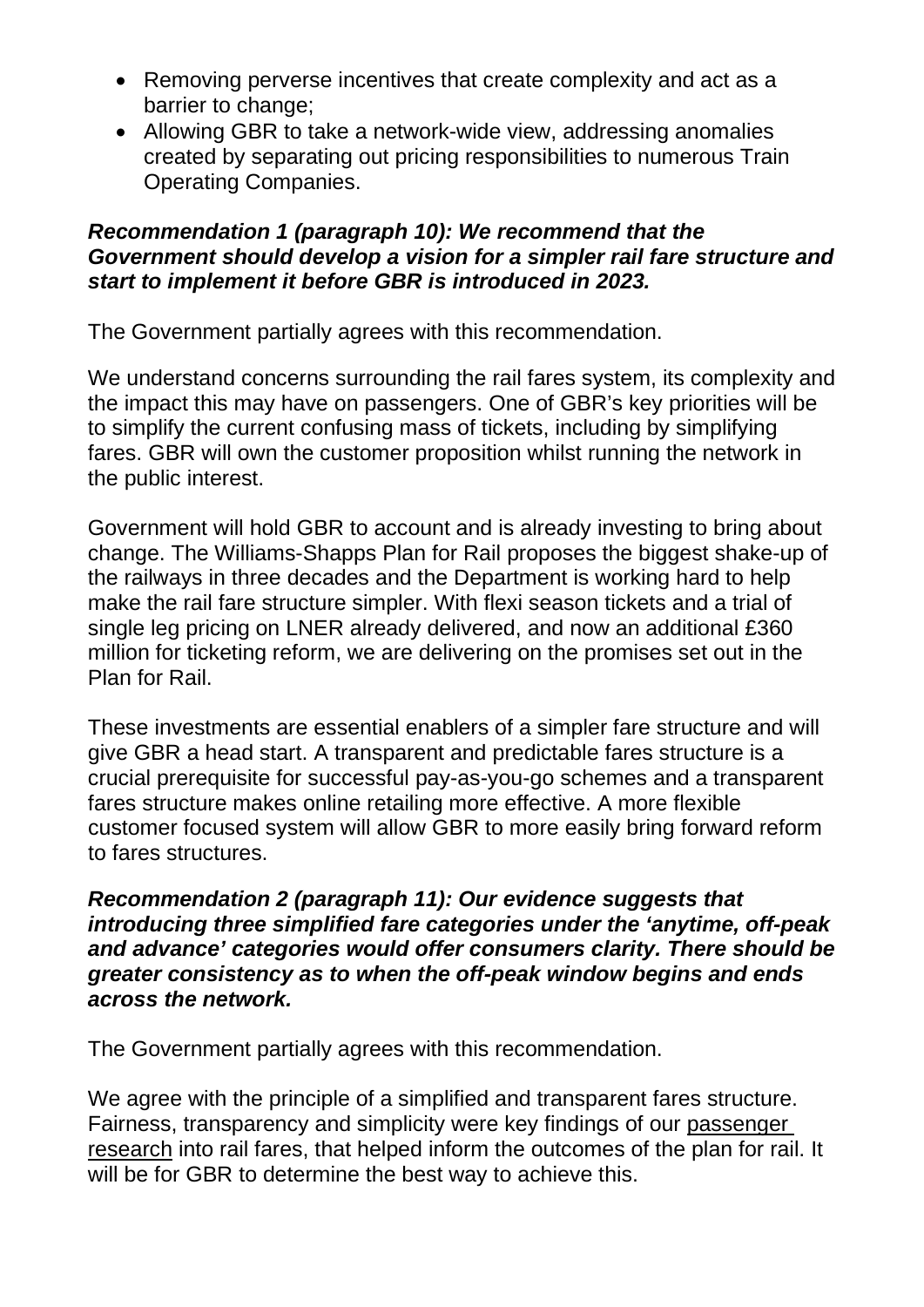#### *Recommendation 3 (paragraph 12): As part of the Government's plan, it should be clear what the early wins for GBR will be, to build public trust and stimulate a modal shift to encourage passengers to use rail services.*

The Government agrees with this recommendation.

The Government will set GBR's priorities and hold GBR to account to develop and deliver plans to achieve these, and we agree that building trust and attracting passengers are key priorities, alongside others such as financial sustainability. The programme of Fares, Ticketing and Retail reform will be progressed by the GBR Transitional Team over the next three to four years, demonstrating the Government's commitment to delivering early wins as soon as possible.

#### *Recommendation 4 (paragraph 16): The Government must develop plans to ensure that contactless payment options are available at all stations across the national rail network before the introduction of GBR in 2023.*

The Government partially agrees with this recommendation.

We have already committed to investing £360 million to reform and improve passengers' experience of fares, ticketing, and retailing on the railways.

This will see contactless tap-in and tap-out ticketing at more than 700 stations across the country outside London and the South East, benefitting more than 400 stations across the North. The Government will roll out contactless payas-you-go ticketing across the commuter networks of the Midlands and North.

Government is committed to rolling out convenient and modern digital ticketing across the whole rail network, improving thousands of daily commutes, simplifying journeys and ensuring passengers are charged the best price.

Pay-as-you-go ticketing is most suitable for busy, suburban networks with high volumes of shorter journeys. For medium and longer distance journeys, we will complete the roll-out of digital ticketing across the network, to allow customers to buy tickets in advance online, from home or on the go, with the flexibility to either print their tickets at home or show the ticket on a mobile phone. This will create a better customer experience overall as we move passengers towards smarter ticketing and a better customer experience.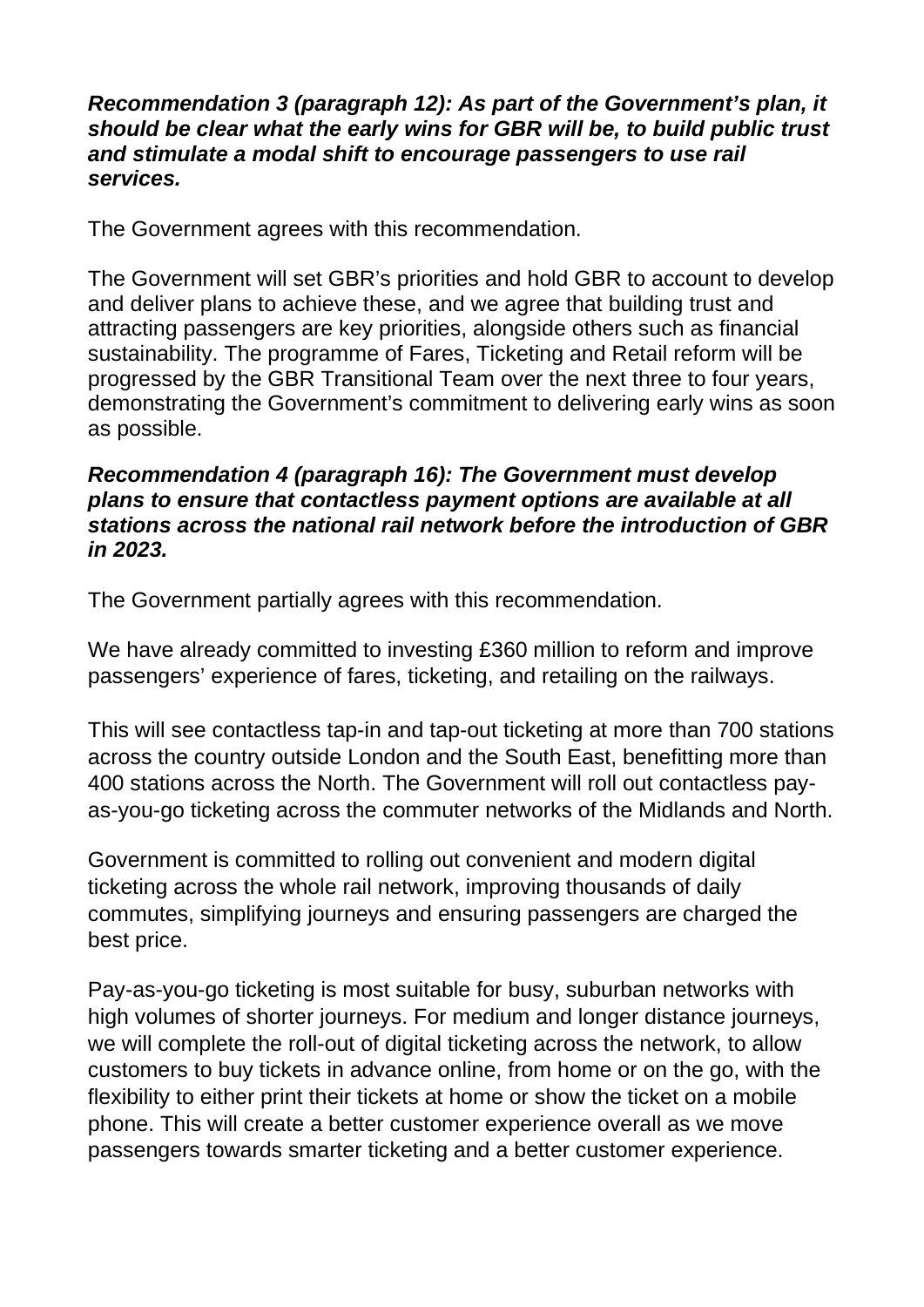#### *Recommendation 5 (paragraph 20): Technology should be introduced to integrate contactless payments with other forms of ticketing for longer journeys, so that consumers do not need multiple tickets for a single journey.*

The Government agrees with this recommendation.

We agree that consumers should not need multiple tickets for a single journey. With contactless pay-as-you-go ticketing being rolled out in urban areas across the country and digital (barcode) tickets rolled out across the network, passengers will have a convenient ticketing option whether their journey is short or long-distance. This 'islands and bridges' model, coupled with clear passenger communications, means that passengers will know what ticketing options apply for their end-to-end journey. In the future there may be further opportunities to bring together passengers' pay-as-you-go and longer distance journeys into a single online account.

## *Recommendation 6 (paragraph 21): Wi-Fi, phone and data connectivity on rail services should be improved so that passengers can work remotely while they travel, make uninterrupted phone calls and buy tickets on-the-go.*

The Government agrees with this recommendation.

The Williams-Shapps Plan for Rail highlights the inconsistent mobile connectivity passengers receive while travelling on the railway, and highlighted the railway's need to modernise if it is to meet passenger demands for mobile connectivity. Section 48 of the Plan for Rail commits to partnerships with the private sector to improve connectivity on the rail network and upgrade associated digital infrastructure.

This collaborative approach has already begun to be adopted; for example, Network Rail awarded the Brighton Mainline Concession to Cellnex in March 2021. This arrangement has the potential to provide uninterrupted cellular internet and mobile voice call services across 51 miles of railway from London to Brighton, including tunnels and cuttings. This is a model we are looking at closely to draw lessons learnt for future projects, with the aim of improving the experience for passengers.

Network Rail is also progressing the Project Reach initiative which is seeking private sector investment to modernise rail telecoms infrastructure.

The Department is making progress in understanding the technical barriers of a connected rail corridor. Research undertaken to look at the negative effect that train carriage walls have on signal has recently been published by the Department, and additional research evaluating characteristics of different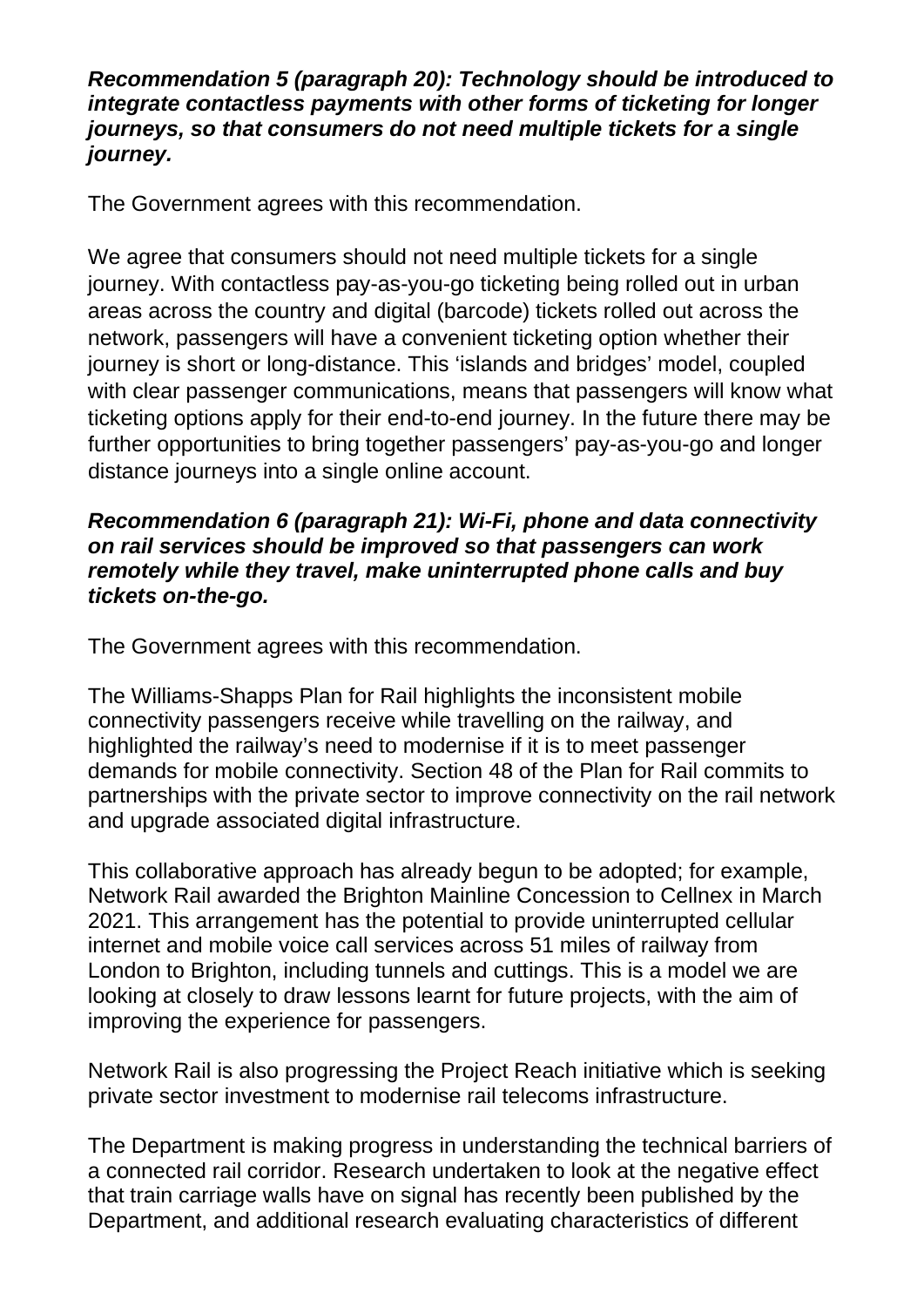tunnels, how they block signals and what technical solutions could be implemented to extend mobile signal into tunnels, is expected to be published early next year.

*Recommendation 7 (paragraph 27): The Government should prioritise ticket digitisation. Infrastructure upgrades should take place at remaining ticket gates across the network. Fares displays on ticket vending machines should be simplified. Access to paper tickets should continue to be provided for those unable to use smart technologies.*

The Government agrees with this recommendation.

Our £360 million investment announced at Spending Review is intended to deliver this.

As modern ticketing and payment methods roll out more widely, operators will enable more station staff to serve customers directly, rather than routinely behind a counter or window. They will welcome passengers who cannot use contactless or mobile tickets, helping them to buy tickets or access other services.

We do want to increase the usage of smart ticketing, which will naturally lead to fewer paper tickets being sold. We also wish to shift those remaining paper tickets away from magstripe technology, towards printed barcode tickets. However, we will consider withdrawing paper magstripe tickets only when we are satisfied that all rail users can continue to purchase train tickets as readily as they can do today.

*Recommendation 8 (paragraph 35): We have heard that a single-leg fare structure could deliver better value for customers who wish to make a single journey on shorter distance routes and could facilitate the expansion of contactless payments. While single-leg pricing may not be appropriate for longer-distance routes, the Government should consider options for implementing single-leg ticketing on shorter routes and in commuter areas.*

The Government agrees with this recommendation.

The role of determining the fares structure will be a responsibility for GBR.

In the meantime, we continue to push forward with trials to facilitate the ambition of the Williams-Shapps Plan for Rail for simpler fares, including single leg pricing. Single leg pricing is the sale of tickets on a per journey basis that allows customers to choose the most appropriate ticket for each leg of their journey, whilst return tickets are withdrawn from sale to allow for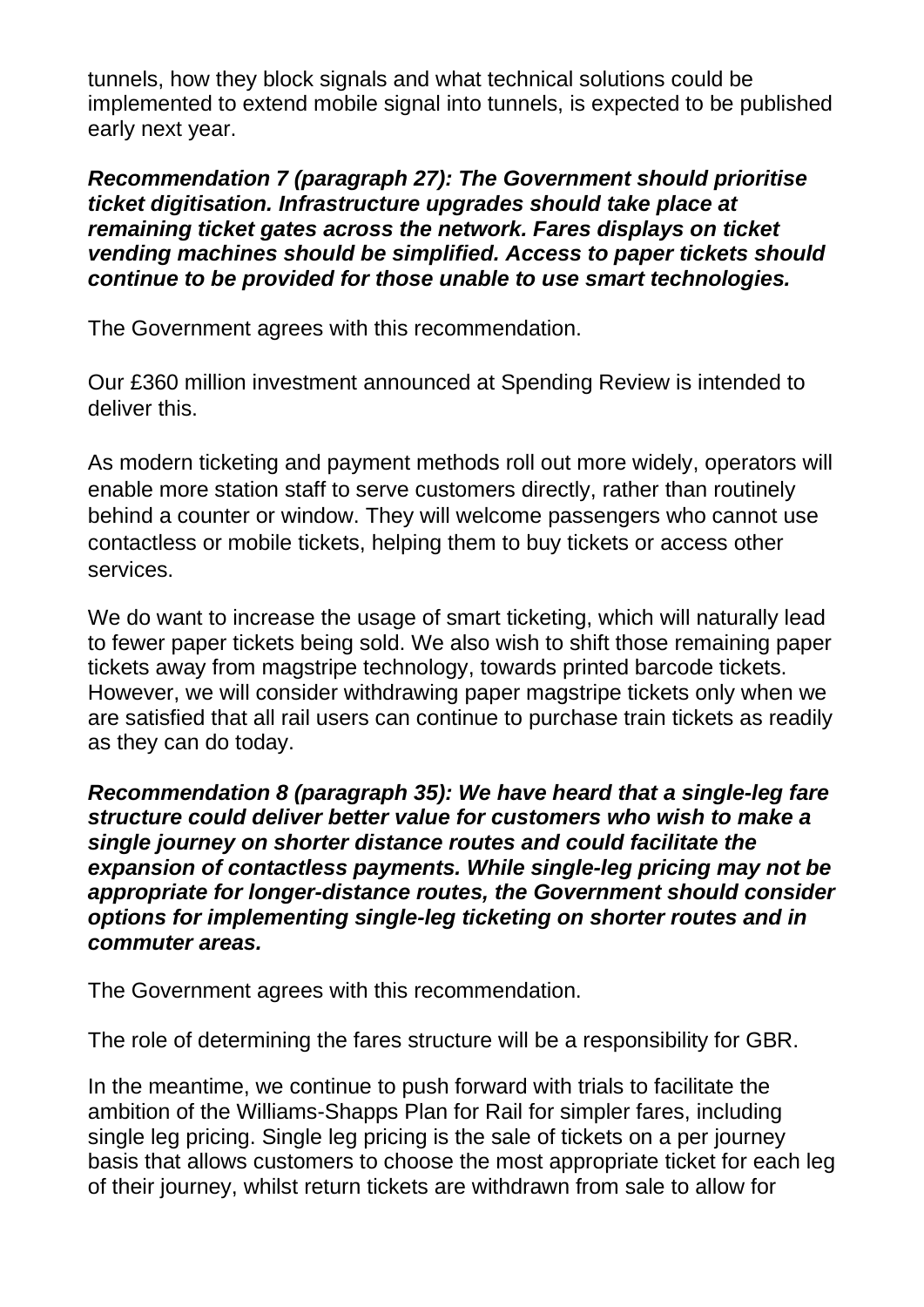better value and flexibility for consumers. A trial of single leg pricing on LNER has been well received by passenger interest groups.

*Recommendation 9 (paragraph 38): The Government should consider how to increase the use of advance tickets for longer journeys, which could help increase non-peak revenues. To achieve this, the Government should adopt dynamic pricing for those able to plan in advance, as used in the airline industry. It should also consider extending the booking window for advance purchase tickets.*

The Government partially agrees with this recommendation.

The Department will continue to work closely with industry on initiatives to support demand and revenue recovery. 'Dynamic" or 'demand-based' pricing allows passengers to take advantage of cheaper tickets when demand for services is low, and allows operators to more efficiently optimise their revenue and smooth demand over the course of the day. As services become busier, some prices will increase up to a maximum when the train reaches peak capacity. This approach is already commonplace on the long-distance rail network. Alongside this, we are clear that we will protect an affordable walk-up option for passengers unable to book in advance.

Following measures put in place during the pandemic, the industry has been able to return to publishing ticket information earlier than in the early months of the pandemic, and passengers can now book tickets approximately six weeks in advance of their intended travel date. The Rail Delivery Group is also working with Network Rail on improving the ticket booking process, to allow passengers to book tickets up to 12 weeks in advance, even if the timetable has not been confirmed. A pilot for this project will go live in the first half of 2022. These measures should increase the use of Advance tickets, as the committee suggests.

# *Recommendation 10 (paragraph 43): The Government should consider how to address the problem of split ticketing, which we have heard undermines trust in the system.*

The Government partially agrees with this recommendation.

We recognise that through-fares may not always be the cheapest option and that buying a combination of intermediate fares ('split ticketing') may offer a cheaper journey. Fare structures balance a range of factors, including how to optimise revenues to minimise subsidy, however, split ticketing can result in passengers being presented with and paying different prices, contributing to the erosion of passenger trust.

The Government will set GBR's priorities and hold GBR to account to develop and deliver plans to achieve these, and we agree that building trust and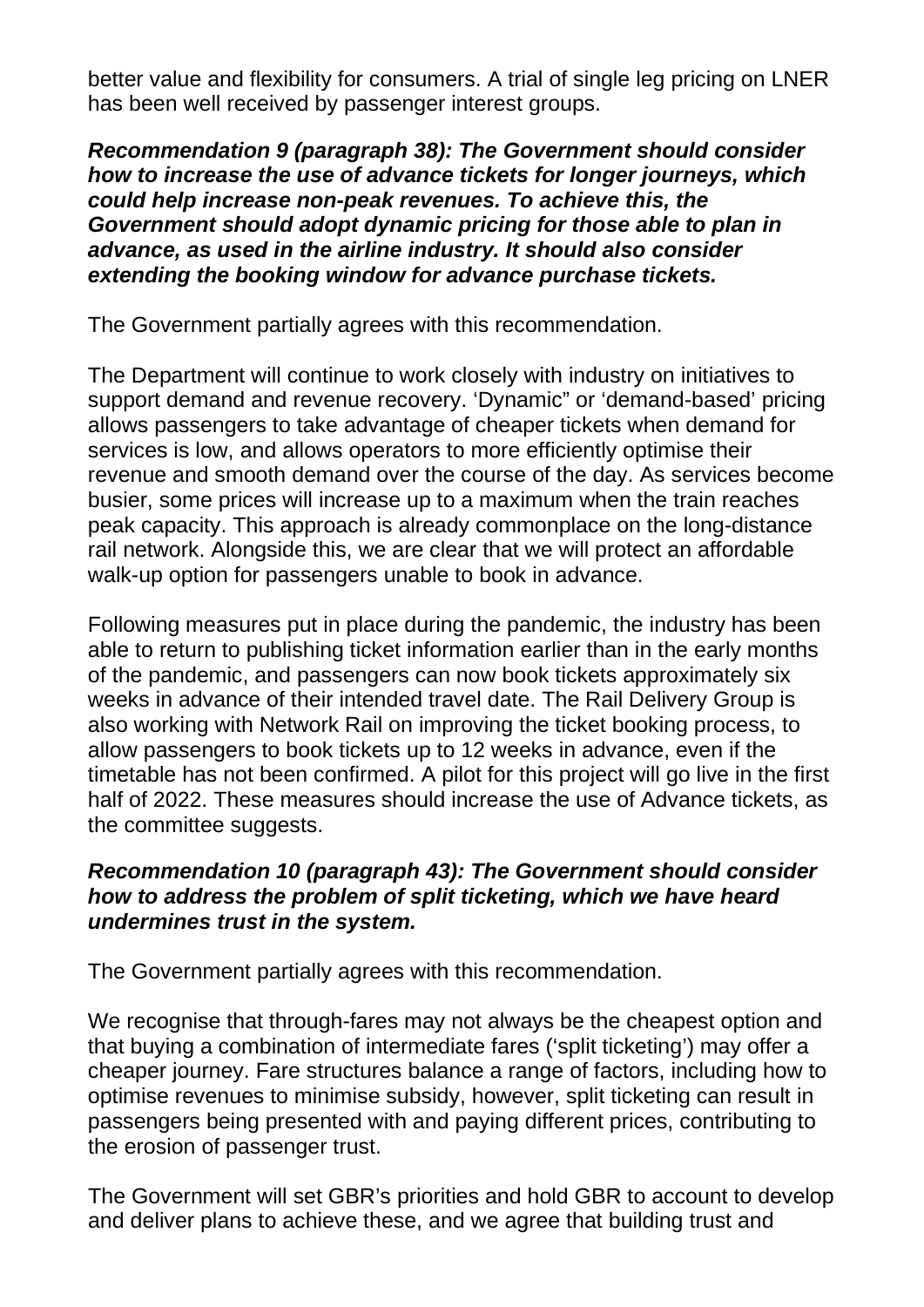attracting passengers are key priorities alongside others such as financial sustainability. It will be for GBR to determine and recommend how best to achieve these outcomes.

### *Recommendation 11 (paragraph 50): The current flexi season ticket provision is not satisfactory. The Government should consider ways of improving the flexi season ticket so that it can attract more customers. We recommend that improvements are implemented before the end of the year, so that commuters can plan their work and travel patterns.*

The Government does not agree that the current flexible season ticket provision is unsatisfactory, or that changes should be made to the passenger offer without fully assessing the impact of the new products.

Independent research conducted by Transport Focus and published on 3 November, indicates that flexible season tickets have been well received among commuters on its Transport User Panel. More than one in three passengers surveyed that expected to commute two or three days per week said they would use the flexi season at least to some extent. The Department will conduct a 12-month review of the flexible season tickets to evaluate their impact. We expect the review to report in the summer of 2022.

## *Recommendation 12 (paragraph 55): There is an important role for a diverse range of ticketing retailers, which can help encourage innovation. The Government must ensure that all retailers, including GBR, operate on fair commercial terms and this should be agreed before the introduction of GBR in 2023.*

The Government agrees with this recommendation.

The Williams-Shapps Plan for Rail was clear that Government continues to see a role for independent retailers, and values third party retailing – particularly in helping to improve the quality of online purchase and in growing new markets.

The priority should be to promote efficiency and drive innovation, and we support competition where it helps achieve these objectives. The Government, together with the Office of Rail and Road and Transport Focus, will hold GBR to account to ensure that consumer outcomes are protected, and innovation encouraged.

# *Recommendation 13 (paragraph 59): The Government should clarify the interaction between GBR and open access operators on fares. This needs to be agreed before the creation of GBR, that is by 2023.*

The Government agrees with this recommendation.